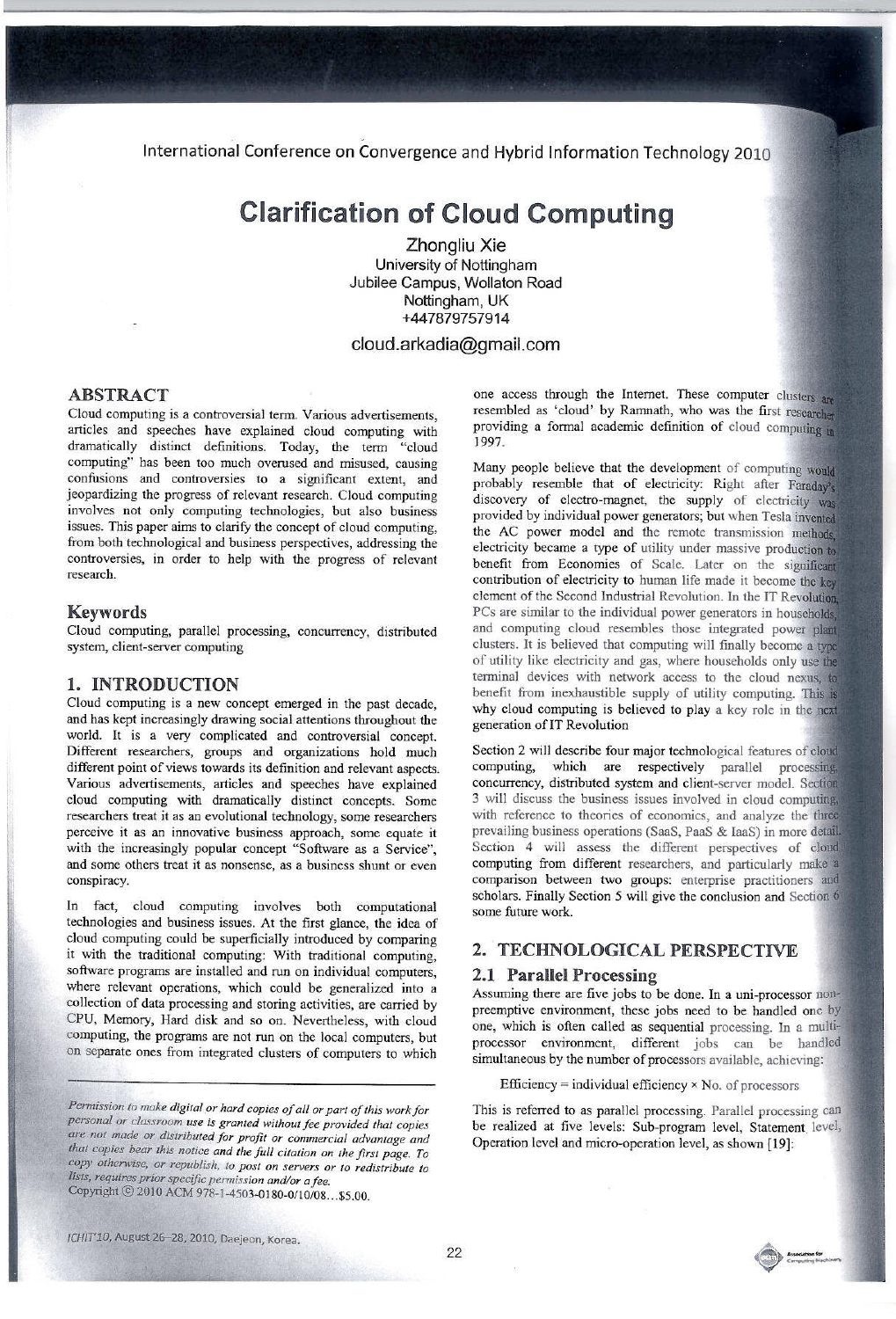# **Clarification of Cloud Computing**

 Zhongliu Xie University of Nottingham Jubilee Campus, Wollaton Road Nottingham, UK +447879757914

[cloud.arkadia@gmail.com](mailto:cloud.arkadia@gmail.com)

## **ABSTRACT**

Cloud computing is a controversial term. Various advertisements, articles and speeches have explained cloud computing with dramatically distinct definitions. Today, the term "cloud computing" has been too much overused and misused, causing confusions and controversies to a significant extent, and jeopardizing the progress of relevant research. Cloud computing involves not only computing technologies, but also business issues. This paper aims to clarify the concept of cloud computing, from both technological and business perspectives, addressing the controversies, in order to help with the progress of relevant research.

#### **Keywords**

Cloud computing, parallel processing, concurrency, distributed system, client-server computing

# **1. INTRODUCTION**

Cloud computing is a new concept emerged in the past decade, and has kept increasingly drawing social attentions throughout the world. It is a very complicated and controversial concept. Different researchers, groups and organizations hold much different point of views towards its definition and relevant aspects. Various advertisements, articles and speeches have explained cloud computing with dramatically distinct concepts. Some researchers treat it as an evolutional technology, some researchers perceive it as an innovative business approach, some equate it with the increasingly popular concept "Software as a Service", and some others treat it as nonsense, as a business shunt or even conspiracy.

In fact, cloud computing involves both computational technologies and business issues. At the first glance, the idea of cloud computing could be superficially introduced by comparing it with the traditional computing: With traditional computing, software programs are installed and run on individual computers, where relevant operations, which could be generalized into a collection of data processing and storing activities, are carried by

Permission to make digital or hard copies of all or part of this work for personal or classroom use is granted without fee provided that copies are not made or distributed for profit or commercial advantage and that copies bear this notice and the full citation on the first page. To copy otherwise, or republish, to post on servers or to redistribute to lists, requires prior specific permission and/or a fee.

Copyright 2010 ACM 978-1-4503-0180-0/10/08…\$10.00.

CPU, Memory, Hard disk and so on. Nevertheless, with cloud computing, the programs are not run on the local computers, but on separate ones from integrated clusters of computers to which one access through the Internet. These computer clusters are resembled as 'cloud' by Ramnath, who was the first researcher providing a formal academic definition of cloud computing in 1997.

Many people believe that the development of computing would probably resemble that of electricity: Right after Faraday's discovery of electro-magnet, the supply of electricity was provided by individual power generators; but when Tesla invented the AC power model and the remote transmission methods, electricity became a type of utility under massive production to benefit from Economies of Scale. Later on the significant contribution of electricity to human life made it become the key element of the Second Industrial Revolution. In the IT Revolution, PCs are similar to the individual power generators in households, and computing cloud resembles those integrated power plant clusters. It is believed that computing will finally become a type of utility like electricity and gas, where households only use the terminal devices with network access to the cloud nexus, to benefit from inexhaustible supply of utility computing. This is why cloud computing is believed to play a key role in the next generation of IT Revolution

Section 2 will describe four major technological features of cloud computing, which are respectively parallel processing, concurrency, distributed system and client-server model. Section 3 will discuss the business issues involved in cloud computing, with reference to theories of economics, and analyze the three prevailing business operations (SaaS, PaaS & IaaS) in more detail. Section 4 will assess the different perspectives of cloud computing from different researchers, and particularly make a comparison between two groups: enterprise practitioners and scholars. Finally Section 5 will give the conclusion and Section 6 some future work.

## **2. TECHNOLOGICAL PERSPECTIVE**

#### **2.1 Parallel Processing**

Assuming there are five jobs to be done. In a uni-processor nonpreemptive environment, these jobs need to be handled one by one, which is often called as sequential processing. In a multiprocessor environment, different jobs can be handled simultaneous by the number of processors available, achieving:

Efficiency = individual efficiency  $\times$  No. of processors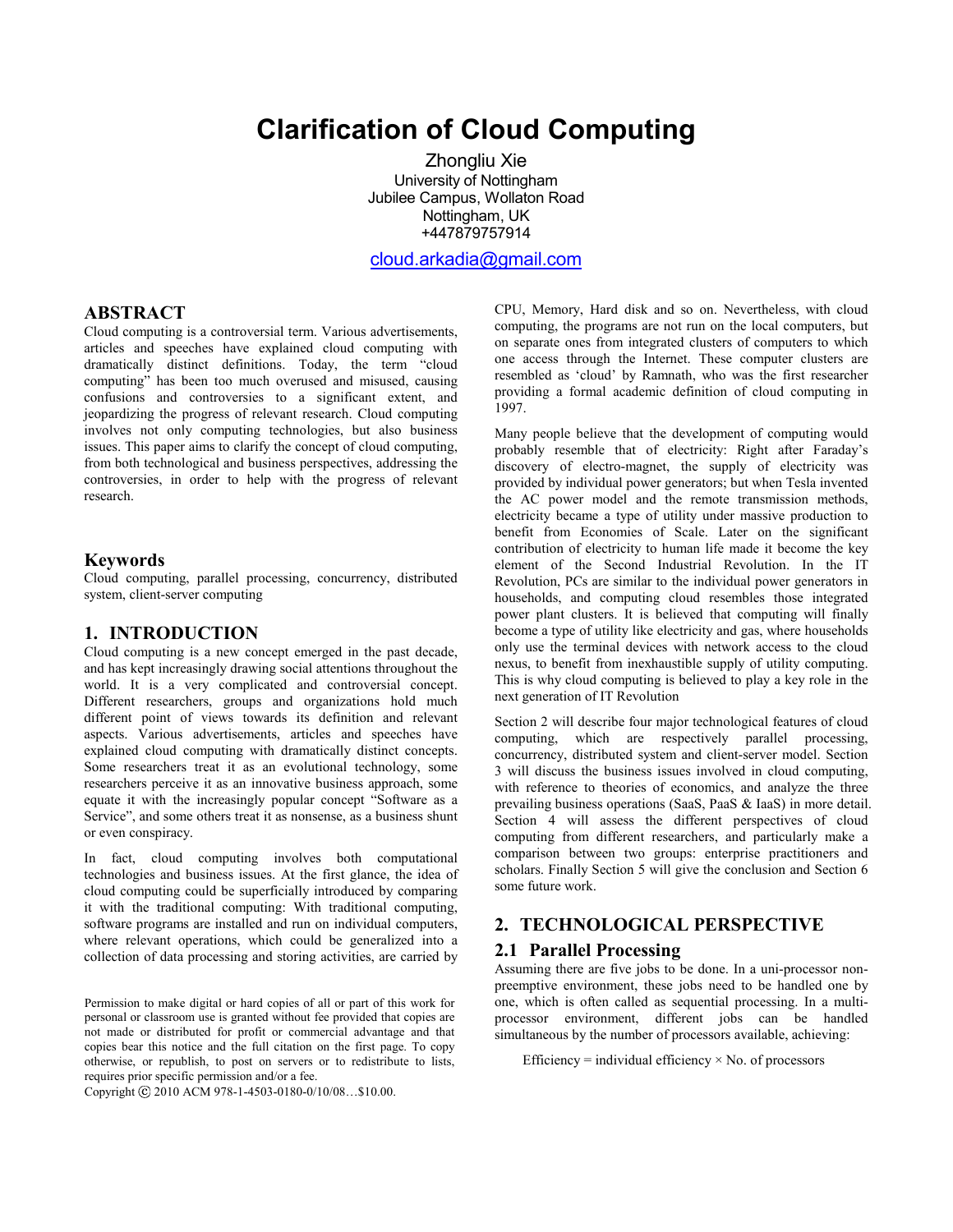This is referred to as parallel processing. Parallel processing can be realized at five levels: Sub-program level, Statement level, Operation level and micro-operation level, as shown [19]:



**Figure 1. Levels of paralel processing** 

There are various approaches of classifying architectures that realize parallel processing, among which, Flynn's Taxonomy is the most widely-used one. This taxonomy is based on data and instruction, and contains four architectures, i.e. Single Instruction Single Data (SISD), Multiple Instruction Single Data (MISD), Single Instruction Multiple Data (SIMD) and Multiple Instruction Multiple Data (MIMD) architecture, as shown:



**Figure 2. Flynn's Taxonomy** 

(Source: [http://en.wikipedia.org/wiki/Flynn's\\_taxonomy](http://en.wikipedia.org/wiki/Flynn))

Researchers have pointed out the incompleteness of this taxonomy by providing exceptions such as pipelining architecture, which realize parallelism but cannot be classified in any of the above four groups.

Parallel processing would encounter the problems of data dependency and decomposability. Decomposability refers to atomic function that cannot be divided into sub-function; while data dependency implies an intrinsic sequential characteristic, in other words, there are several steps of calculation need to be performed in a specific order [19]. Furthermore, based on the communication mechanisms between the processors, SIMD and MIMD architectures could be further divided into two categories: using shared memory or through network. The shared memory approach is about multiple processors sharing a common memory, and is usually the case of using multicore processors.

## **2.2 Concurrency**

Today, every operating system is able to run various programs such as browsing websites, displaying PDF files and playing some audio files at the same time. This is called multi-task processing. Multi-thread processing employs this idea at sub-program level, and allows multiple related processes to work together to carry out specific tasks. Concurrency is the combination of both multitasking and multi-threading. The most fundamental property is ensuring multiple programs and sub-programs running in harmony when they are overlapped in time, whether or not they are communicating. In that sense, the calculations in two processes do not necessarily need to be performed in parallel. In other words, concurrency is to make sure multiple processes (programs or sub-programs) running together without influencing the others' status and operations, as if they are running simultaneously.

Some researchers like Andrews perceive concurrency simply as "two or more processes that work together to perform a task", and classify parallelism as a subset of concurrency [1]. Not only did they fail to recognize the case that two concurrent processes could perform different tasks (such as playing music and browsing websites), but also they are unable to identify that both operation level and micro-operation level parallel processing do not fall in the scope of concurrency. In other words, neither concurrency nor parallelism is a superset of the other, but they have overlaps. Moreover, there are some researchers perceive multi-tasking as a subset of multi-threading [11]; while some other researchers equate the multi-tasking with multi-threading. These are not significant issues as long as they are clearly qualified in the context.

## **2.3 Distributed System**

The third feature of cloud is distributed system. This concept itself is controversial and various researchers differ in defining a distributed system. According to Mullender, a distributed system refers to several computers cooperating with each other to carry out task(s) together, and it has three primary features: Multiple computers, Interconnection and Shared State [10]. Tel defines a distributed system as "an interconnected collection of autonomous computers, processes or processors" [18]. In his stance, the scope of a node in a distributed system extends to include process and processor, rather than merely computer. He uses the term "autonomous" to characterize the nodes, indicating that each node shall have its own private control. This idea has much overlaps with parallel processing discussed above, as he classifies MISD and MIMD architectures into distributed system, leaving only the SIMD model out of the scope. However, apart from "processor", his extension to cover "process" is not widely accepted. Santoro argues that a distributed computing environment is "a finite collection of computational entities" communicating by message passing, to carry out collective objectives, where each entity is capable of storing and processing data, transmitting messages, setting alarm clock and changing status [13]. This explicitly introduces data-storage to qualify nodes. Some researchers also treat multi-processor computer as "distributed computer" [8].

Since so many researchers have largely different views towards distributed system, Enslow tries to make a clarification. According to [5], he concludes that a distributed system contains five fundamental components, which are:

**Multiple general-purpose processing resources** – "Resource" includes not only computers, but also other equipments whichever are capable of conducting generic computation – for example, the smart phones or PDAs.

**Physical distribution and interconnection** – Interconnection between the processing components shall be realized only through network, thus parallel computing with shared memory (SIMD and MIMD) is an exception.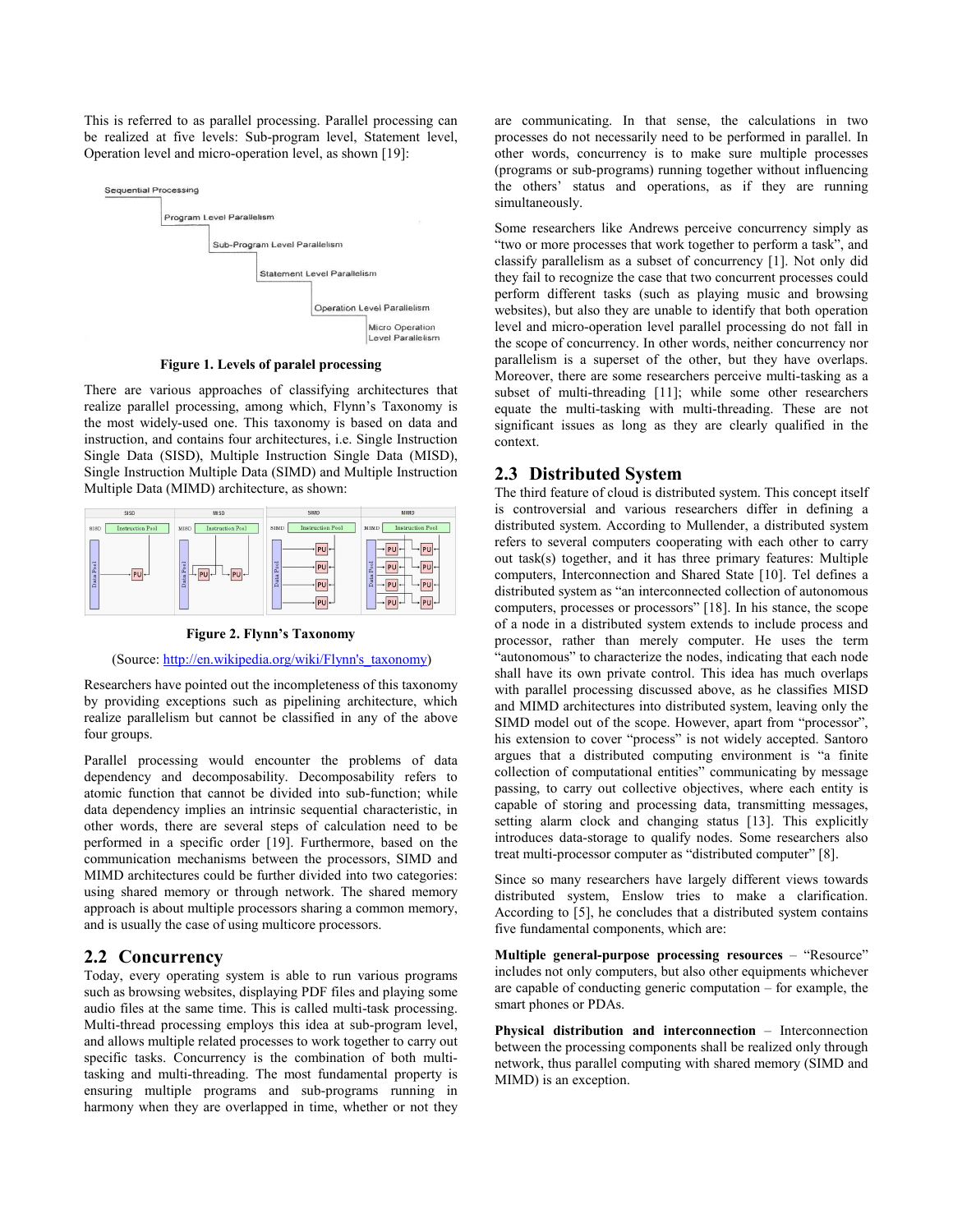**Unifying of system operation** – Enslow insists on the existence of a high-level OS to unify the computations of individual processing components, though he stresses that there should not be a significant hierarchy between this high-level OS and local OSes with respect to local physical resources.

**Transparency** – This was originally suggested by Tanenbaum in [17], who referred to a situation that the system hides the existence of multiple computers from the user, thus from the user's view, the whole system acts like a single virtual computer. Enslow extends this idea by also suggesting that the user should be communicating with the high-level OS, which represents the system as a whole, rather than to any local OS.

**Cooperative autonomy** – the networked interactions among the nodes comply with a "two-party cooperative protocol", where on the basis of cooperation, every unit reserves the right to refuse a computational request, realizing a "cooperative autonomy". For that reason, master-slave model does not fall in the scope of distributed system.

This paper generally agrees with Enslow's perspective except for the following three points. The first point is about the necessity of the alleged high-level OS. In fact, the concept of OS suggested here is different from the normal OS like Windows or UNIX. It is more likely to be a set of well-defined policies as an addition to the various OSes used by the distributed nodes, to let all of them cooperatively build up an abstract OS, in order to unify the different system operations among the nodes. In that sense, a specifically developed program or sub-program that could effectively handle the interactions between different OSes could well substitute the existence of such a high-level OS. Second, Enslow's generalization on "resource" is incomplete. Particularly, he fails to take into account the data storage and supply issues pointed out by Santoro. A specific component that does only store and supply relevant data without joining in processing should also be included in this scope. Today, the computing resources usually refer to computers or like things, which inherently have data storage hardware. However, in the future, it might be possible to separate processing and data storage into different devices at different places, in which case one might have a processor in New York and a hard disk in London to make up his/her "computer". In that sense, the hard disk in London should also be included in the distributed system. In other words, the description should be extended to "multiple general-purpose processing resources and data-provisioning resources". Furthermore, although cooperative processing in distributed systems (usually referred to as distributed computing) has been introduced in his theory, Enslow and many other researchers fail to identify the limitation of its level – distributed computing is only possible to achieve parallel processing at program and sub-program level, but not possible at the statement level, operation level or micro-operation level. It could be treated as a special form or a subset of parallelism.

A distributed system allows wide-geographical-range sharing of information and resource, and allows a collection of lower-end cost-effective computers to "merge" to build up a powerful while keeps their autonomous status. Furthermore, with relevant data-duplication mechanisms, the reliability of a distributed system is much higher than a single computer. Nonetheless, a distributed system would encounter four major issues: Unit Failure, Unreliable Communication, Insecure Communication, and Costly Communication [10]. All of these

bring much higher maintenance cost than a centralized system like a single computer. In addition, the size of a cloud is based on the size of its inherent distributed system. With respect to the network range of the inherent distributed systems, cloud can largely be classified into three categories: local area cloud, metropolitan area cloud and wide area cloud, and smaller-sized cloud could build up larger-sized cloud. Based on its public accessibility, a cloud can also be characterized as a private cloud or a public cloud.

# **2.4 Client-Server Paradigm**

The client-server model is the most fundamental model in network technologies, and there is no need to discuss its popularity. Ince has conducted an extensive research specializing client-server model in distributed systems and suggests five major benefits, i.e. Openness, Scalability, Specialization, Reliability and Design flexibility [7]. Despite the benefits, the emphasis of client-server paradigm here is between the real customers requiring services and the cloud server. A cloud server is an integrated cluster of computing and data-provisioning resources, which employs all the above technologies. This powerful cluster is regarded as a single virtual entity due to its transparent property. A typical use case is that a customer links to the cloud server requesting for specific services, and then the cloud analyses the tasks, divides them into pieces of computational sub-tasks and data requests, and distributes them to the corresponding cloud units for further processing. For that reason, in a large-sized cloud, although its existence is not essential, the high-level OS suggested by Enslow is highly recommended, in order to cope with the complexity of coordination.

At the advanced stage, thin client-server model shall be employed. This is a specific branch of client-server paradigm, where the client depends heavily on the server, which takes over the computational role of the client's processor. In contrast to the traditional fat client that performs computations locally, thin client does not involve or involves in very limited degree of dataprocessing [14]. At the ultimate stage, the devices that users hold are no longer computers, but terminals, which only provide GUI and input devices. A user works with input devices, but every calculation is conducted, and every piece of data is saved in those computers hidden somewhere in the Internet that s/he does not even know. The only thing s/he knows is that the desired result is worked out by the cloud and displayed on the screen. In that sense, households will only use these thin terminal devices with network access to the cloud nexus, to benefit from inexhaustible supply of utility computing.

# **3. BUSINESS PERSPECTIVE**

## **3.1 Emergence of SaaS, PaaS and IaaS**

In recent years, three concepts have been increasingly popular: Infrastructure as a Service (IaaS), Platform as a Service (PaaS) and Software as a Service (SaaS). The three XaaS build up the three layers of cloud businesses. However, very few people have considered why it is divided into these three layers. In fact, the philosophy underneath derives from the theories of economics. Economists usually divide an industry into five stages with five value-adding activities [3], i.e.:

A1. Gathering of raw materials

A2.Transporting and storing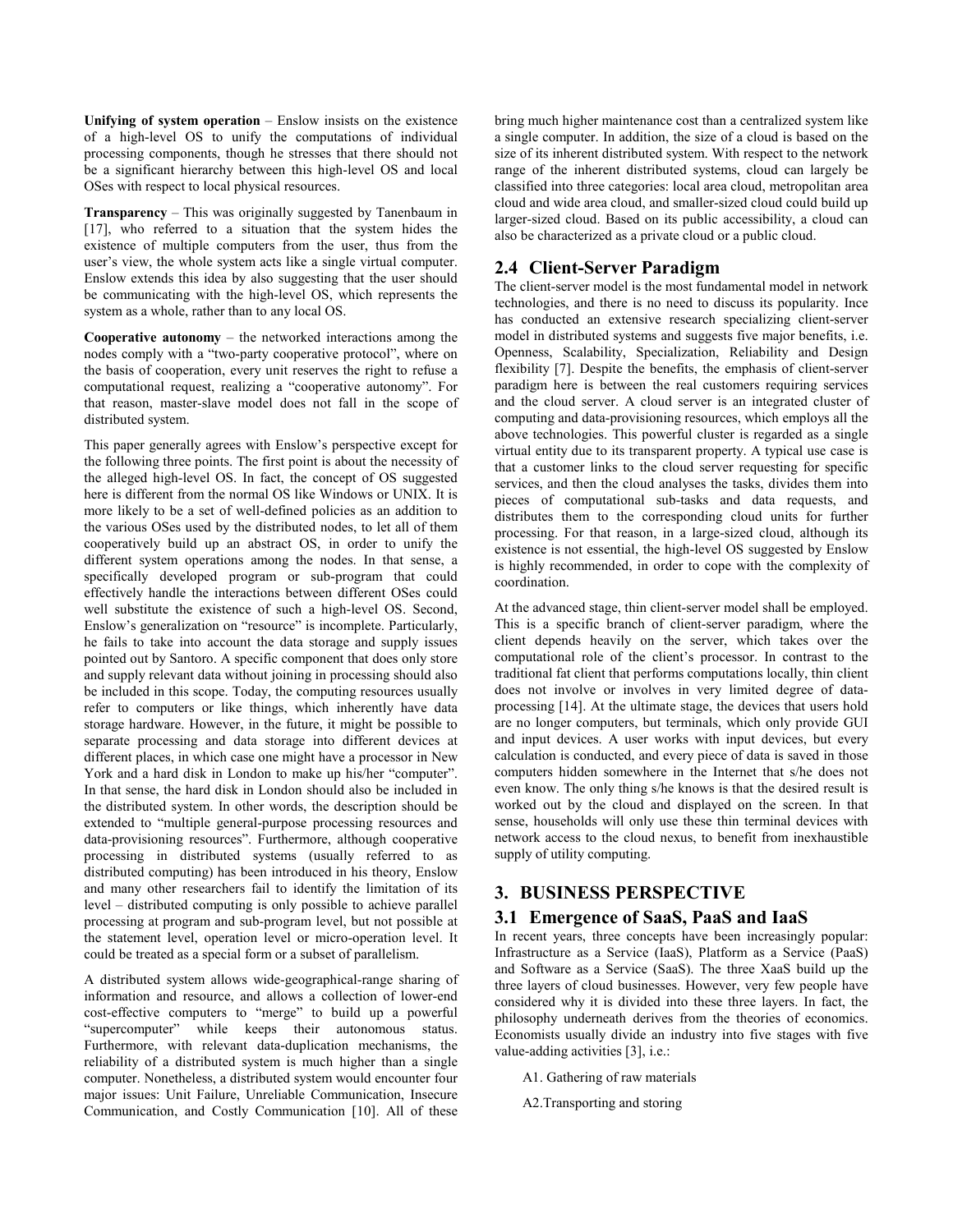A3. Manufacturing of components

A4. Assembling

A5. Distribution of end products

This is referred to as "production chain".

However, the production chain in cloud computing industry is very different. First of all, the transportation and distribution are all via the Internet, with which efficiency is extremely high. This, along with the dramatic decrease of disk space cost, makes A2 and A5 insignificant, eliminating the gaps between A1, A3; whereas the occupation and access to the Internet is the key. Thereby provisioning of basic infrastructure, which involves the purchasing of computer & datacenter clusters, settlement of networking media in order to meet the cloud hardware requirements, becomes a significant value-adding activity. Secondly, the end products are the services provided by miscellaneous software applications while the raw materials and/or semi-developed components are whatever could be used to develop the required software. The wide sources of raw materials and components, and the elimination of the gap between A1 and A2, merge A1-A3 into a single activity – software development. Finally, a platform (or operating system) is a special type of software that does not provide services for end users but play an intermediate role, linking serviceable software with hardware [16]. This special existence in this industry creates another business opportunity. In other words, the special value-adding activities in the cloud computing industry could be divided into three layers, starting from the provisioning of basic infrastructure and software platform to the end products. The innovative idea of employing pay-as-you-go mechanism in the consumption of infrastructure, platform and software results in the three business forms of XaaS.

#### **3.2 Software as a Service**

SaaS has been widely discussed by researchers, and it is now the most practical means. Traditionally, a customer buys a software program for life-long use, with a perpetual license or by other forms. The software program is treated as a product. SaaS overthrows this ideology, and allows customers to buy the software program only for the time they use. This pay-as-you-go model regards software programs as services. Cloud computing "converts capital expenses to operating expenses" [2]. Dym has analyzed the benefits of SaaS approach from both customers and software providers' stances [4]. However, the items he has summarized have much overlaps, and he also fails to identify some important underlying reasons. Therefore the benefits are resummarized as follows:

#### *3.2.1 Customer benefits*

**Lower cost of ownership** – Since now customers only pay for the time that the software is used, the reduction of cost is the most obvious result.

**Lower cost in problem solving** – The cost includes monetary cost, time consumed, and the loss caused by software failure and the prior investment in technical expertise. In SaaS, the service providers take over the jobs of technical problem solving.

**Ubiquitous access** – With the Internet, customers could access to the services nearly everywhere. When the wireless network technologies develop into an advanced stage, covering as wide as mobile phone signals, cloud computing will become really ubiquitous.

**Wider range of choices** – The SaaS model enables customers to pay a small amount to "taste" the program, and switch to another later. Therefore customers could have much more choices and better use experience of various software applications to form their software track.

#### *3.2.2 Vendor Benefits*

**Larger market** – Since the cost of software is lower, much more customers now could buy what they could not afford before, resulting in a much larger market.

**Improved customer relationship** – As customers do not need to struggle on technical problems, they will complain much less.

**More stable monthly revenue inflow** – The pay-as-you-go nature spreads the revenue of software programs, resulting in more predictable monthly revenue inflow, which in turn enables the company to better develop financing strategies.

**Lower entry barrier** – Dym suggests that SaaS creates better opportunities for new comers to challenge the incumbents. However, he fails to identify the underlying reasons, where it is the relative ease of distribution, marketing and financing that collectively lower the entry barrier.

**Better positioning** – The famous business strategist Michael Porter has suggested the Three Generic Strategies Framework, which generalizes a firm's strategies into three categories, respectively differentiation, low price and focusing on particular groups, especially in local areas [12]. Although this paper does not extend to criticize this business model, the third strategy is much less applicable in cloud industry as the Internet has made geographic distance insignificant. In other words, companies now consider only two choices: either to differentiate, or to lower the price. This helps managers better develop positioning strategies.

**Shorter software development life cycle (SDLC)** – Traditionally, testing and debugging account for a large proportion of the SDLC. Researchers like Dym suggest that SaaS manufacturers could perform smaller amount of testing as they can use agile SDLC processes. However, they fail to identify the reasons underneath. The first thing they neglect is the cultural impact of SaaS, where customers are allowed to and tend to pay small amounts to "taste" some key functions of applications before they are fullydeveloped, becoming more comfortable to rapid changes. Moreover, many researchers fail to identify the possible impacts brought by the development of IaaS and PaaS in the future. The cost of testing is higher if the infrastructure and platform lacks standardization, vice versa. As IaaS develops, hardware infrastructure will be more standardized, thus reducing the need to do testing in different hardware equipment. In the development of electricity, after the voltage standard for household use was developed, for example 230V, manufacturers do not need to test the products under 150V, 180V or any other voltage levels. The impact of PaaS is not easy to predict, as whether or not platform is going to be standardized is inconclusive (will be discussed later). Nonetheless, the impact of PaaS is much less significant than that of IaaS.

**More cost-effective in marketing** – Dym suggests that customers' habits have shifted from "an outbound world driven by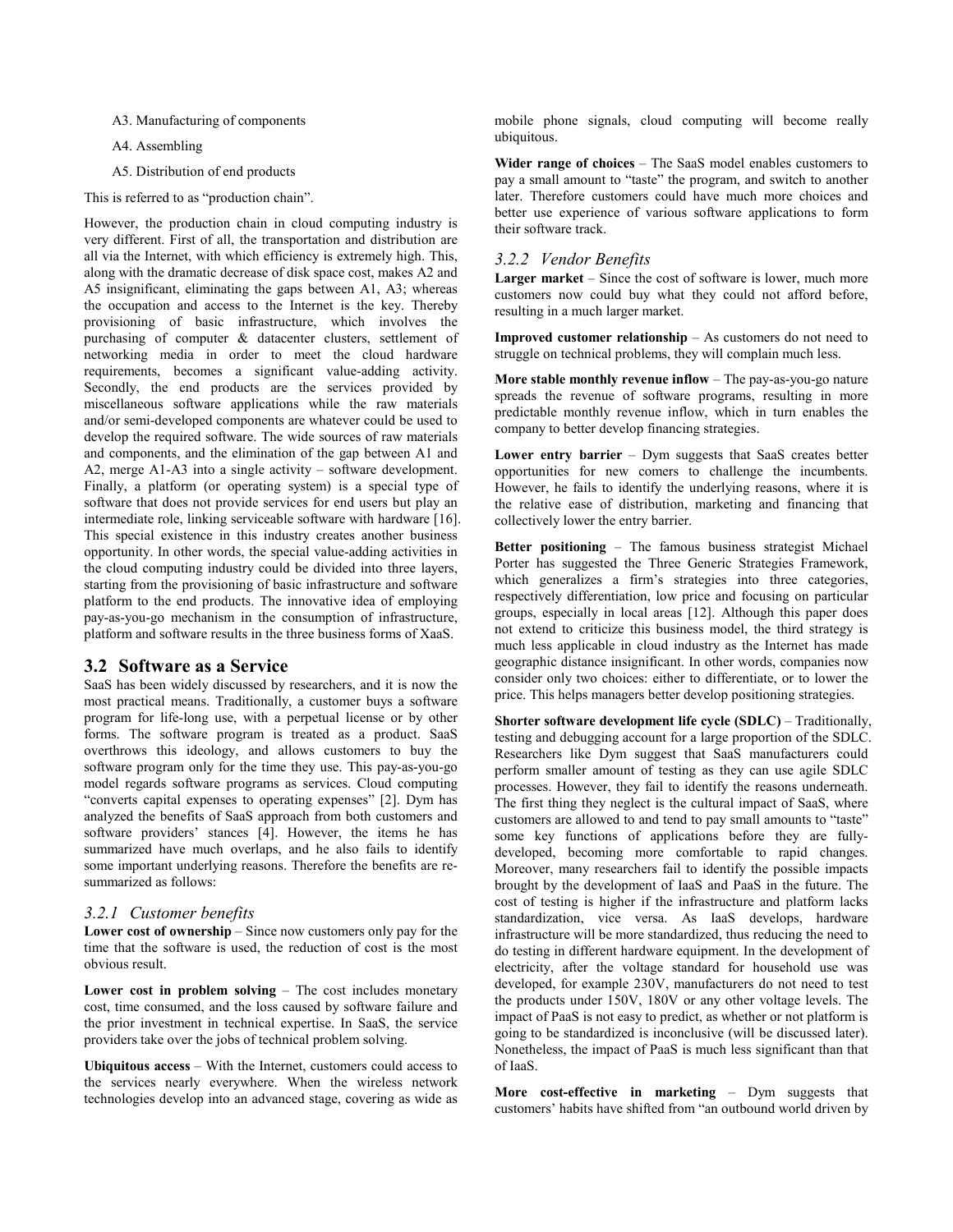field sales and print advertising to an inbound world driven by Internet search". This is actually another aspect of the cultural impact. SaaS manufacturers are positioning ideally in accordance with this shift, and SaaS marketing is very cost-effective.

# **3.3 Platform as a Service & Infrastructure as a Service**

Research on PaaS and IaaS is very limited. The basic idea is also to employ the pay-as-you-go mechanism. However, the market situations are very different from that of SaaS. According to theories of economics [9], the PaaS and IaaS markets are oligopolistic ones, rather than a monopolistic competitive one. The former refers to the situation that there are only several tycoons such as Microsoft and Apple dominating the market, while the latter is very much similar to free market in commonsense (In theories of economics, the term "free market" has a different meaning and refers to an ideal market situation). Oligopolistic market and monopolistic competitive market are very different, and this might be one of the reasons that there are much less research has been carried out on PaaS and IaaS.

In the case of PaaS, it is difficult to predict the future situation, platform could either be diversified or standardized. Normally, end users favor standardization of hardware but diversification of software. Unfortunately, OS is the intermediate between hardware and software, and some people prefer standardization while others prefer diversification. Today, lots of users have preferences on Mac OS, Ubuntu and so forth, though Windows remains at dominant position. Whether users will prefer diversified or standard OSes is inconclusive. The research on PaaS is far from adequate.

For IaaS, economies of scale (EoS) and standardization are the key to success. Economies of scale refer to the property where average-total-cost of products falls as quantity increases [9]. For example, after purchasing a production line, an extra product will spread a percentage of this cost, driving down the average cost. In the provisioning of hardware infrastructure, people care much less about differentiation and prefer the opposite. Thereby dominant power will probably occur at last as the suppliers with higher market share will have significant competitive advantage over others, eventually making IaaS a monopoly market.

Empirical evidences have proven this. In [2], Armbrust et. al. point out the cost of setting up a mid-size datacenter (hundreds or thousands of computers) is between five times and seven times of that for a large datacenter, as shown in Table 1. They also suggest that some cloud datacenters have been built in some unexpected locations, including *"Quincy, Washington and San Antonio, Texas"*. The reason is the costs of electricity supply and cooling, which amounts to one third of the total costs, are relatively lower in those areas, as shown in Table 2.

|  |  |  | Table 1. EoS of Datacenters: Medium-size VS Large-size |  |  |
|--|--|--|--------------------------------------------------------|--|--|
|--|--|--|--------------------------------------------------------|--|--|

| Technology     | <b>Cost in Medium</b><br>DC | <b>Cost in Very</b><br>Large DC | Ratio |
|----------------|-----------------------------|---------------------------------|-------|
| <b>Network</b> | $$95$ per<br>Mbit/sec/month | $$13$ per<br>Mbit/sec/month     |       |

| Storage        | $$2.20$ per                              | $$0.40$ per                        | 5.7 |
|----------------|------------------------------------------|------------------------------------|-----|
|                | GB/month                                 | GB/month                           |     |
| Administration | $\approx 140$ Servers /<br>Administrator | $>1000$ Servers /<br>Administrator |     |

**Table 2. Region Difference in Electricity Price** 

| Price per<br><b>KWH</b> | Where      | <b>Possible Reasons Why</b>                                                                                                                            |
|-------------------------|------------|--------------------------------------------------------------------------------------------------------------------------------------------------------|
| 3.6 <sub>c</sub>        | Idaho      | Hydroelectric power; not sent long<br>distance                                                                                                         |
| $10.0\mathcal{C}$       | California | Electricity transmitted long distance<br>over the grid; limited transmission lines<br>in Bay Area; no coal fired electricity<br>allowed in California. |
| 18.0¢                   | Hawaii     | Must ship fuel to generate electricity                                                                                                                 |

## **3.4 Utility Computing**

Many researchers believe that computing will become a type of utility, and its development will resemble that of electricity. Indeed, they have very much similarity. In the beginning, the supply of electricity was provided by individual power generators, which are only capable of supplying very limited areas. Likely, PCs are only for households. After Tesla invented the AC power model and relevant transmission methods, large-scale remote supply became possible. To exploit the economies of the scale, electricity suppliers integrated the settlement of power plants and set up electricity plants, similar to the concept of cloud. As shown in the following table:

**Table 3. Utility Comparison: Electricity VS Computing** 

| <b>Time Period</b> | <b>Utility Type</b>                    |                                     |
|--------------------|----------------------------------------|-------------------------------------|
|                    | Electricity                            | <b>Computing</b>                    |
| Beginning          | Individual power<br>generators         | Individual PCs                      |
| Development        | AC power model                         | Cloud computing<br>model            |
| Media              | Extra-high-voltage<br>transmission     | Internet                            |
| Economies of Scale | Integrated clusters of<br>power plants | Integrated clusters of<br>computers |

Evidences have shown the power of EoS and the possibility of supplying computing utility with massive production, partially demonstrated this trend.

Furthermore, most researchers have not recognized the ultimate stage of utility computing. When access to electricity finally become very easy and reliable and electrical devices become highly developed, households do not need to install individual power generators at home. Similarly, when the supply of utility computing becomes cheap and reliable, when the access to the cloud becomes ubiquitous, when its transmission becomes extremely fast, and when client terminal devices become highly developed, the times of PC will fade out. At that new era, households use terminals, which only provide GUI and input devices, with wired or wireless connection to the cloud nexus, to access various resources. This is highly possible due to the powerfulness of EoS, learning curve economies [9] and the cultural impact brought by XaaS, as well as the increasing practices of thin client-server computing. The bottleneck is the networking technology: it is whether the delay of remote computation could be low enough to emulate PCs performing computation locally that determines whether this stage will be realized. In fact, the idea of developing terminal devices capable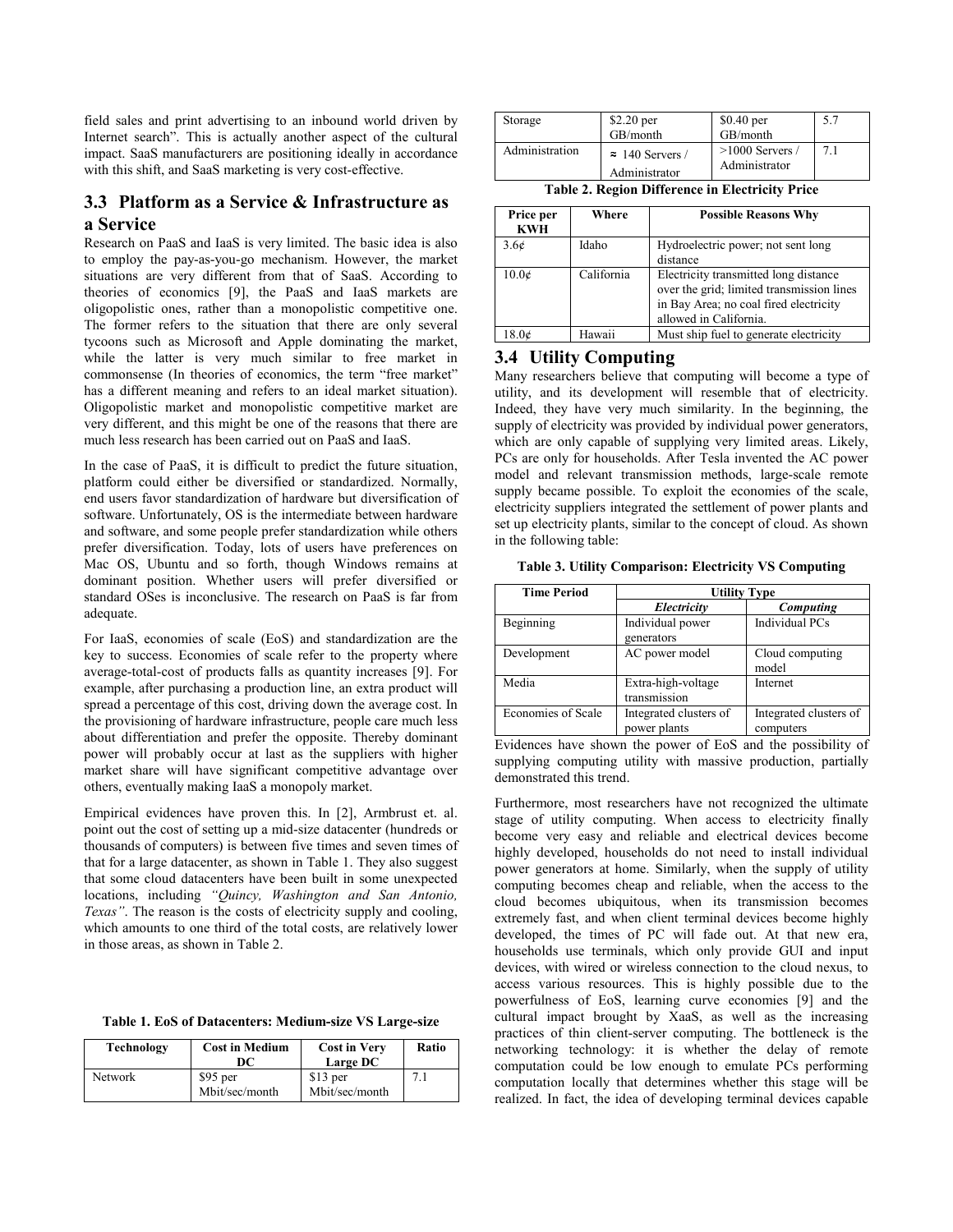of connecting to a data nexus in wireless form at any point of the earth, is similar to the proposal of ubiquitous wireless energy transfer, the ultimate stage of the remote energy transfer paradigm, suggested nearly a century ago by the famous physicist and electrical engineer – Nikola Tesla.

# **4. OTHER RESEARCHERS' PERSPECTIVE**

## **4.1 Sun Microsystems Perspective [15]**

Sun Microsystems is one of the main supporters who believes that cloud computing would be the next generation of network computing. *"Network is the Computer"* is the phrase they coined to demonstrate their point of view towards cloud computing. They take a comprehensive stance to different types of clouds and different cloud services to the extent that the corresponding practice facilitates the deployment of application and innovation. Furthermore, they suggest four aspects of cloud computing:

*"Virtualization as the standard deployment means" –* Virtualization abstracts the hardware, enabling software not to be deployed with specific physical devices, resulting in a significantly enhanced flexibility of software deployment. It includes two parts: virtual machine and virtual appliances.

*"On-demand, self-service, pay-by-use model incorporated" –*  From the views of enterprises, the on-demand model facilitates service objectives in their performance and capacity; the selfservice nature enables organizations to flexibly control the workload and other target parameters; and the pay-by-use model could assure a minimum level of service, preventing waste of resources.

*"Applications are composed and are built to be composable" –*  As a consequence of the self-service, pay-by-use model, software development could easily outsource third-party or open-source software components rather than over-rely on self-development. Similarly, those components would incorporate a composable nature to widen its use.

*"Programmable infrastructure" –* Due to its virtualization nature, hardware infrastructure also becomes virtual, and becomes programmable. Traditionally, system architects take the responsibility to specify the way a set of hardware equipments to interrelate with each other and function collaboratively. With cloud computing, which makes creating a virtual machine become as easy as creating a new thread for a program, developers will take over the role of architects.

Generally, Sun's understanding is limited on the SaaS layer. The alleged virtualization aspect is actually the very nature of webbased applications. The second point is another way to describe the pay-as-you-go approach. The third aspect is actually the result of specializing production chain in software development, and splits it into A3 and A4. The fourth aspect is a notable one. In pure cloud computing model, the cloud will act as a single entity, thus there is no need to consider and deploy the interconnections between different computers and hardware devices. Developers could call for additional virtual processors whenever they need. This implies the vanishment of system architects.

# **4.2 IBM Perspective [6]**

IBM perceives cloud computing as a service acquisition and delivery model for IT resources with two aspects:

*"From a user perspective, cloud computing provides a means of acquiring computing services without requiring understanding of the underlying technology. From an organizational perspective, cloud computing delivers services for consumer and business needs in a simplified way, providing unbounded scale and differentiated quality of service to foster rapid innovation and decision making"*.

IBM identifies four technology attributes of cloud computing:

*"Services focused" –* Cloud computing is about providing services to users from all over the world with internet access. Therefore it must be built on a service-oriented architecture (SOA)

*"Shared, highly scalable, networked infrastructure" –* This indicates a massive scalability of standardized, highly efficient, shared, virtualized computing and data-supplying resources.

*"Automated service delivery" –* With cloud computing, service management is request-focused with negligible marginal labor costs. It dynamically optimizes the workloads and data across the shared resource with little interference by the service providers. When a particular resource is released, customers immediately gain access to it.

*Enhanced, standardized user experience" –* It provides the clients with user-friendly interfaces with easy access to the desired information.

Similar to Sun, IBM's understanding is also limited at the SaaS level, which seems to be a common limitation of enterprise practitioners. The difference is that Sun stresses on the developers' perspective while IBM focuses on end users' perspective. Actually, IBM's famous SOA approach has much overlaps with SaaS; the automated service delivery is the basic nature of Internet; and the enhanced user experience indicates requirements for lower technical expertise. However, IBM misunderstands cloud computing to the extent that cloud services are standardized. In fact, cloud services will become highly diversified as discussed above. Furthermore, IBM's understanding on infrastructure is limited to the extent that it is shared, scalable and networked. They not only fail to identify that it will finally becomes a type of service, but also lacks the in depth technical insight as Sun possesses.

#### **4.3 Berkeley Perspective [2]**

Armbrust et. al. suggest that:

*"Cloud Computing refers to both the applications delivered as services over the Internet and the hardware and systems software in the datacenters that provide those services. The services themselves have long been referred to as Software as a Service (SaaS). The datacenter hardware and software is what we will call a Cloud. When a Cloud is made available in a pay-as-you-go manner to the general public, we call it a Public Cloud; the service being sold is Utility Computing. We use the term Private Cloud to refer to internal datacenters of a business or other organization, not made available to the general public. Thus, Cloud Computing is the sum of SaaS and Utility Computing, but does not include Private Clouds. People can be users or providers of SaaS, or users or providers of Utility Computing."* 

Indeed, scholars have much deeper understanding than enterprises. The concept of cloud computing suggested here covers all the three layers of service, system software and hardware. However, they narrowly perceive cloud computing merely as a commercial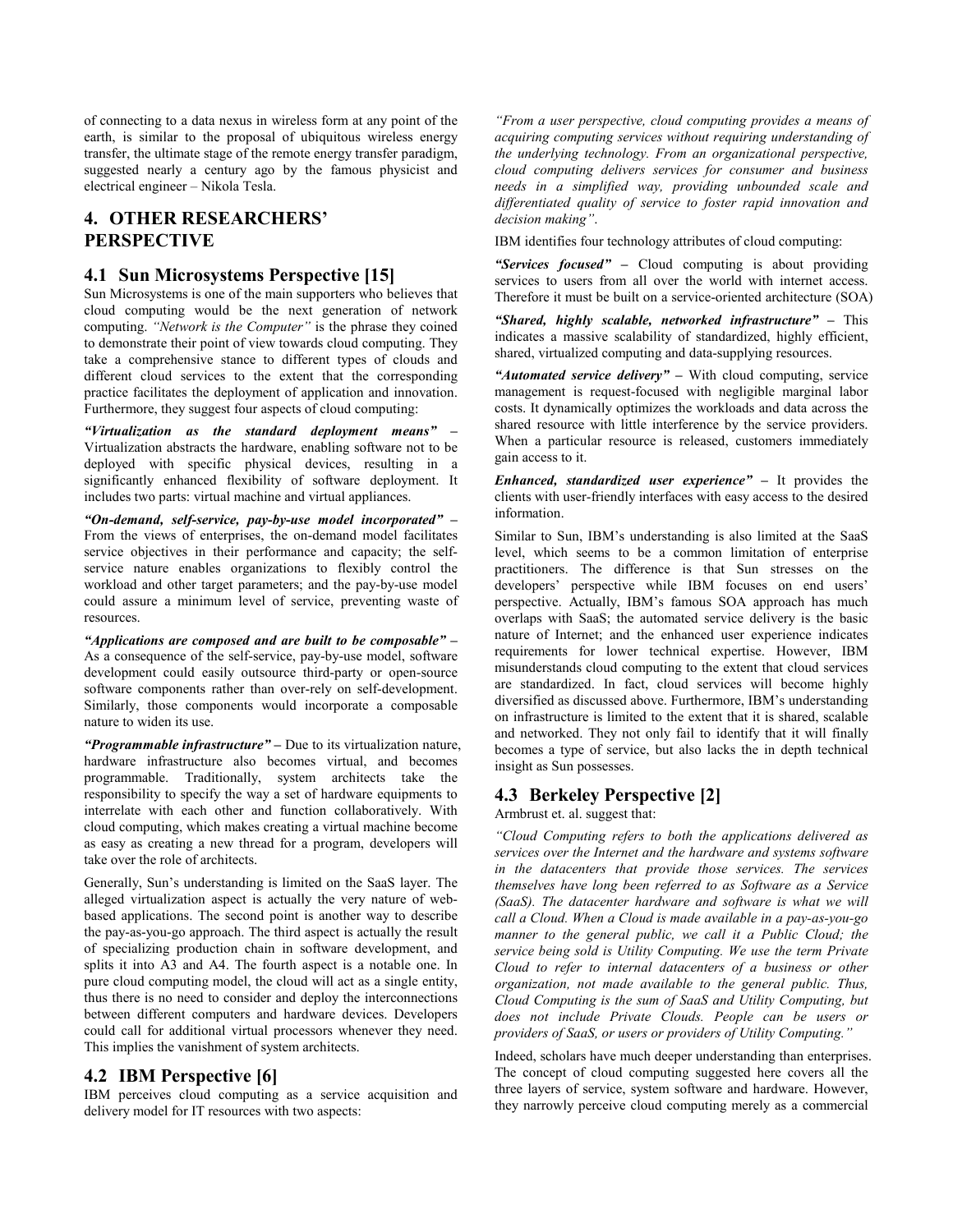service and utility, excluding the private clouds. Applying induction into another utility: if a government electricity station does not provide electricity to public society, what it generates is not electricity and this station is not an electricity station. Apparently this is a ridiculous generalization.

Furthermore, they suggest two additional benefits. First, another possible reason to become a cloud provider is to *"leverage existing investment"*, where they demonstrate with the example of Amazon Web Services. Second, traditional software provider might offer cloud options as a means to defend their market share when its competitors switch to cloud computing. Moreover, they emphasize the economic benefits brought by the elasticity of cloud computing, where XaaS models offer transferability to lower risks. In theories of economics [9], this is referred to as lowering opportunity cost.

#### **5. CONCLUSION**

Cloud computing is a very complicated concept and has been abused and misused to a significant extent, causing confusions and controversies, particularly by the enterprises that launch practices. Cloud computing involves both computing technologies and business ideologies. The technological perspective of cloud computing involves four major features. Parallel processing in theory enables multiple computing resources in the cloud to speed up the calculation by n times, where n stands for the number of processors contained. Concurrency enables multiple tasks and processes to be carried out in an overlapped time, without influencing each other. A distributed system contains multiple physically distributed general-purpose computing and dataprovisioning resources, interconnected by network, and operating under the philosophy of cooperative autonomous, unifying operations and collectively appearing as a single powerful entity. Client-server, particularly the thin client-server model, separates computation and GUI, abstracting away the complexity from the users' stances and enabling them to access to a powerful "supercomputer".

The business perspective derives from the economic concept of production chain and the introduction of pay-as-you-go mechanism in this industry. Based on its special value-adding activities, the cloud business operations are divided into SaaS, PaaS and IaaS, among which, SaaS is most widely practiced with abundant research to support. Furthermore, it is hypothesized that PC will gradually disappear, and instead, the substitute terminal devices will provide only GUI, input devices and network access, deriving utility computing from the cloud. Moreover, enterprise practitioners usually equate it with SaaS, under-perceiving the magnificence of cloud computing, while scholars generally have deeper understanding.

#### **6. FUTURE WORK**

The research on PaaS is far from adequate. This is perhaps because OS is a special existence that lay between hardware and software, thus containing features of both markets. Another reason may be that the market of PaaS is an oligopolistic one, much different from the usual markets. IaaS also suffers from limited research. Both PaaS and IaaS need further investigation and analysis.

#### **7. ACKNOWLEDGMENTS**

First of all, I want to thank my mentor Dr. Peter Blanchfield, for his patient guidance on me over the past year. Without his assistance, I would not have achieved so much. Secondly, I would like to thank my family, for supporting my undergraduate study. Finally, I want deliver my wishes to all my friends, who drive away my uneasiness and loneliness during my university life in a foreign country.

# **REFERENCES**

- [1] Andrews, G. R. (2000) Foundations of Multithreaded, Parallel and Distributed Programming, Addison Wesley.
- [2] Armbrust, M., Fox, A., Griffith, R., Joseph, A. D., Katz, R. H., Konwinski, A., Lee, G., Patterson, D. A., Rabkin, A., Stoica, I. & Zaharia, M (2009) 'Above the Clouds: A Berkeley View of Cloud Computing', Technical Report No. UCB/EECS-2009-28. DOI = [http://www.eecs.berkeley.edu/Pubs/TechRpts/2009/EECS](http://www.eecs.berkeley.edu/Pubs/TechRpts/2009/EECS-2009-28.html)-[2009-28.html](http://www.eecs.berkeley.edu/Pubs/TechRpts/2009/EECS-2009-28.html)
- [3] Brickley, J. A., Smith, C. W. & Zimmerman, J. L. (2007) Managerial Economics & Organizational Architecture, 4th edition, McGraw-Hill/Irwin.
- [4] Dym R. (2010) 'Why Software as a Service: Helping Our Customers Reduce Costs and Increase Revenue', OpSource White Paper. DOI= [http://www.opsource.net/saas/wp\\_why\\_saas.pdf](http://www.opsource.net/saas/wp_why_saas.pdf)
- [5] Enslow, P. H. (1978) 'What is a "Distributed" Data Processing System?', Computer, January, vol. 11, no. 1, pp. 13-21.
- [6] IBM (2008), IBM Perspective on Cloud Computing, IBM Corporation
- [7] Ince, D. (2002) Developing Distributed and E-Commerce Applications, Pearson Education Limited.
- [8] Jensen, E. D. (1978) 'The Honeywell Experimental Distributed Processor', Computer, vol. 11, no .1, pp. 28-38.
- [9] Mankiw, N. G. (2007) Principles of Microeconomics, 4th edition, Thomson South-Western.
- [10] Mullender, S. (1994) Distributed Systems, 2nd edition, Addison-Wesley
- [11] National Instruments (2008) 'Differences Between Multithreading and Multitasking for Programmers', Multicore Programming Fundamentals Whitepaper Series. DOI=<http://zone.ni.com/devzone/cda/tut/p/id/6424>
- [12] Porter, M. (1980) Competitive Strategy, New York: Free Press.
- [13] Santoro, N. (2007) Design and Analysis of Distributed Algorithms, John Wiley & Son Inc.
- [14] Shapiro, J., Boyce, J., Policht, M., Patterson, B. & Leathers, S. (2003) Windows Server 2003 Bible, Wiley Publishing, Inc.
- [15] Sun Microsystems (2009), 'Introduction to Cloud Computing Architecture', White Paper, 1st edition, Sun Microsystems Inc.
- [16] Tanenbaum, A. S. (2009) Modern Operating Systems, 3rd edition, Pearson Education, Inc.